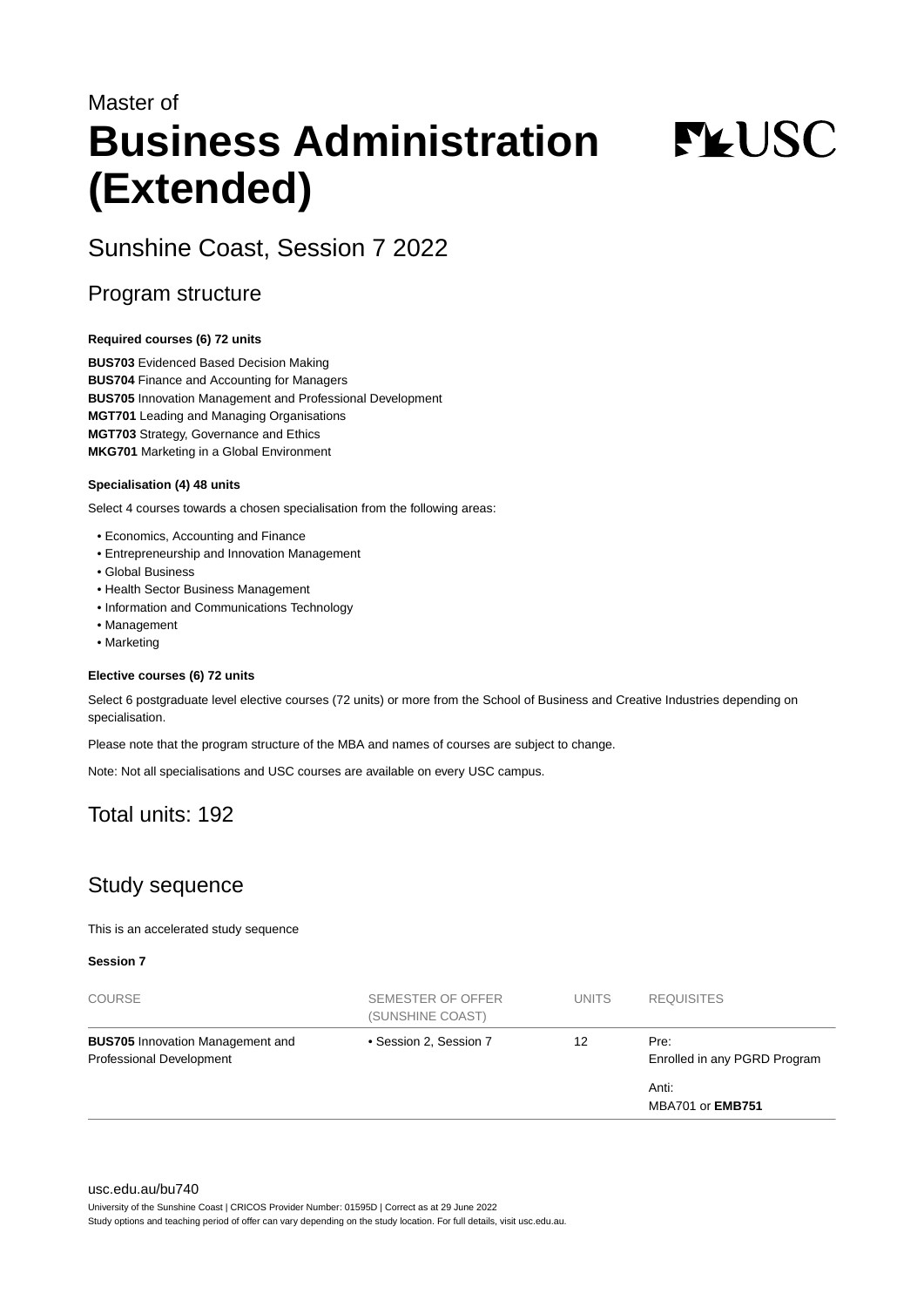Select 1 postgraduate level elective or specialisation course from the School of Business and Creative Industries.

#### **Session 1**

| <b>COURSE</b>                                   | SEMESTER OF OFFER<br>(SUNSHINE COAST) | <b>UNITS</b> | <b>REQUISITES</b>                    |
|-------------------------------------------------|---------------------------------------|--------------|--------------------------------------|
| <b>MKG701</b> Marketing in a Global Environment | • Session 1, Session 3                | 12           | Pre:<br>Enrolled in any PGRD Program |
|                                                 |                                       |              | Anti:<br>MBA702 and MBA726           |

Select 1 postgraduate level elective or specialisation course from the School of Business and Creative Industries.

#### **Session 2**

| <b>MGT703</b> Strategy, Governance and Ethics | • Session 2, Session 7 | 12           | Pre:              |
|-----------------------------------------------|------------------------|--------------|-------------------|
|                                               | (SUNSHINE COAST)       |              |                   |
| <b>COURSE</b>                                 | SEMESTER OF OFFER      | <b>UNITS</b> | <b>REQUISITES</b> |

Select 1 postgraduate level elective or specialisation course from the School of Business and Creative Industries.

#### **Session 3**

**Session 5**

| <b>COURSE</b>                                    | SEMESTER OF OFFER<br>(SUNSHINE COAST) | <b>UNITS</b> | <b>REQUISITES</b>                                                                                                                                            |
|--------------------------------------------------|---------------------------------------|--------------|--------------------------------------------------------------------------------------------------------------------------------------------------------------|
| <b>MGT701</b> Leading and Managing Organisations | • Session 3, Session 6                | 12           | Pre:<br>Enrolled in any PGRD Program<br>or (enrolled in Program SC410,<br>SC411, SC425, SC404 or<br>SC405 and 280 units completed<br>towards these Programs) |
|                                                  |                                       |              | Anti:<br><b>MBA707 or EMB757</b>                                                                                                                             |

Select 1 postgraduate level elective or specialisation course from the School of Business and Creative Industries.

| <b>COURSE</b>                                 | SEMESTER OF OFFER<br>(SUNSHINE COAST) | <b>UNITS</b> | <b>REQUISITES</b>                    |
|-----------------------------------------------|---------------------------------------|--------------|--------------------------------------|
| <b>BUS703</b> Evidenced Based Decision Making | • Session 5                           | 12           | Pre:<br>Enrolled in any PGRD Program |
|                                               |                                       |              | Anti:<br>MBA703 or <b>EMB753</b>     |

Select 1 postgraduate level elective or specialisation course from the School of Business and Creative Industries.